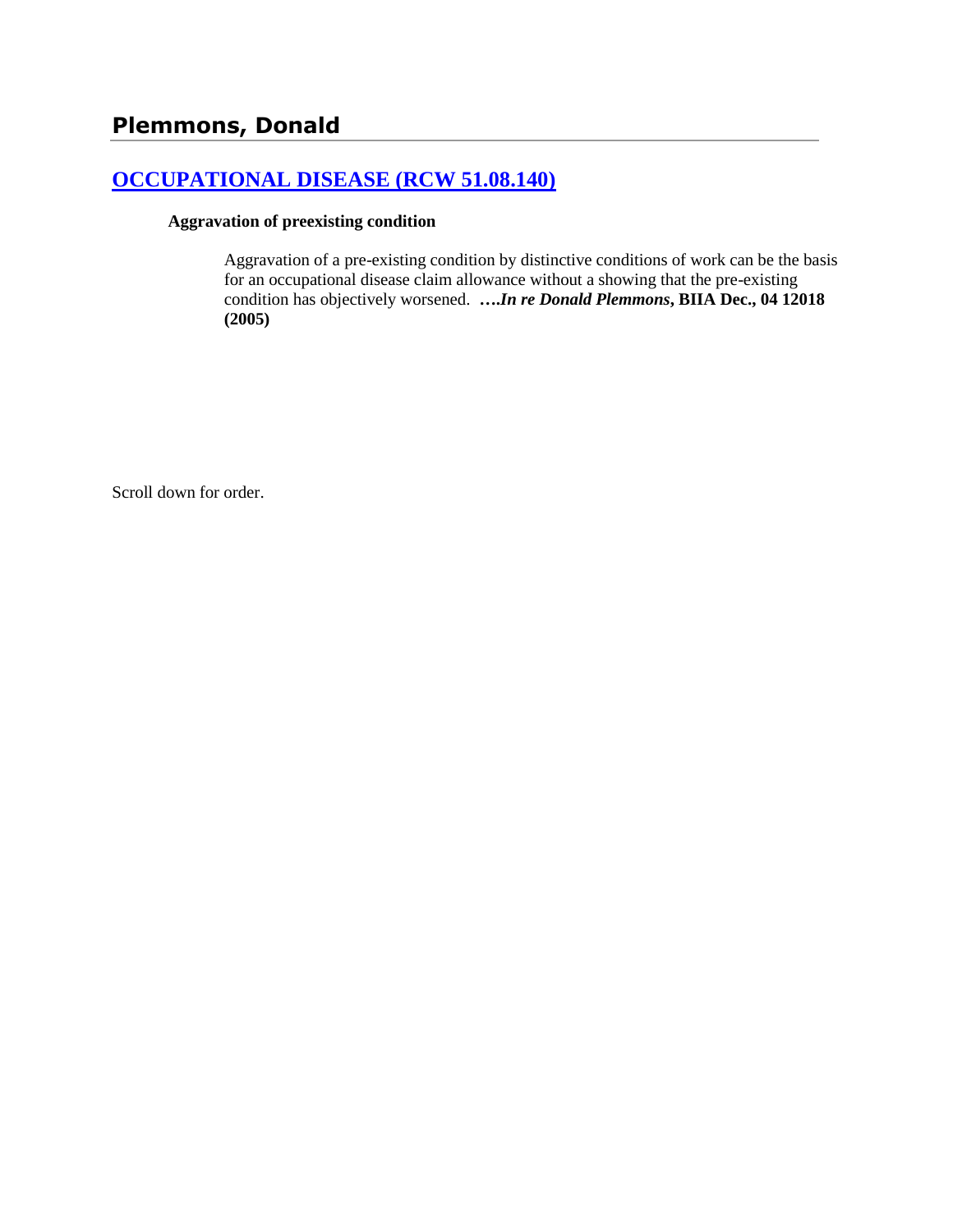# **BEFORE THE BOARD OF INDUSTRIAL INSURANCE APPEALS STATE OF WASHINGTON**

**)**

**IN RE: DONALD L. PLEMMONS ) DOCKET NO. 04 12018**

**CLAIM NO. Y-677854 ) DECISION AND ORDER**

Claimant, Donald L. Plemmons, by Law Office of Mark C. Wagner, per Mark C. Wagner

Employer, BMC West Corporation, None

Department of Labor and Industries, by The Office of the Attorney General, per Lynette Weatherby-Teague, Assistant

The claimant, Donald L. Plemmons, filed an appeal with the Board of Industrial Insurance Appeals on May 4, 2004, from an order of the Department of Labor and Industries dated April 26, 2004. In this order, the Department affirmed an April 13, 2004 order in which it rejected the claim. The Department order is **REVERSED AND REMANDED**.

# **DECISION**

Pursuant to RCW 51.52.104 and RCW 51.52.106, this matter is before the Board for review and decision on a timely Petition for Review, filed by the Department, to a Proposed Decision and Order issued on November 9, 2004, in which the industrial appeals judge reversed the April 26, 2004 order. Our industrial appeals judge ordered the Department to allow the claim as an occupational disease.

The Board has reviewed the evidentiary rulings in the record of proceedings and finds that no prejudicial error was committed**.** These rulings are affirmed.

We granted the Petition for Review to correct findings and conclusions in the Proposed Decision and Order. In the body of the proposed decision, our industrial appeals judge indicated the evidence supported allowing the claim as an aggravation of a pre-existing condition. Nonetheless, the findings and conclusions in the Proposed Decision and Order simply allow the claim as an occupational disease, without that limitation. We have granted review primarily to correct this error.

Mr. Plemmons, a boom truck driver, had an injury at work during October 2001. While unloading his truck in Renton, Washington, a ladder fell out from under him and he caught himself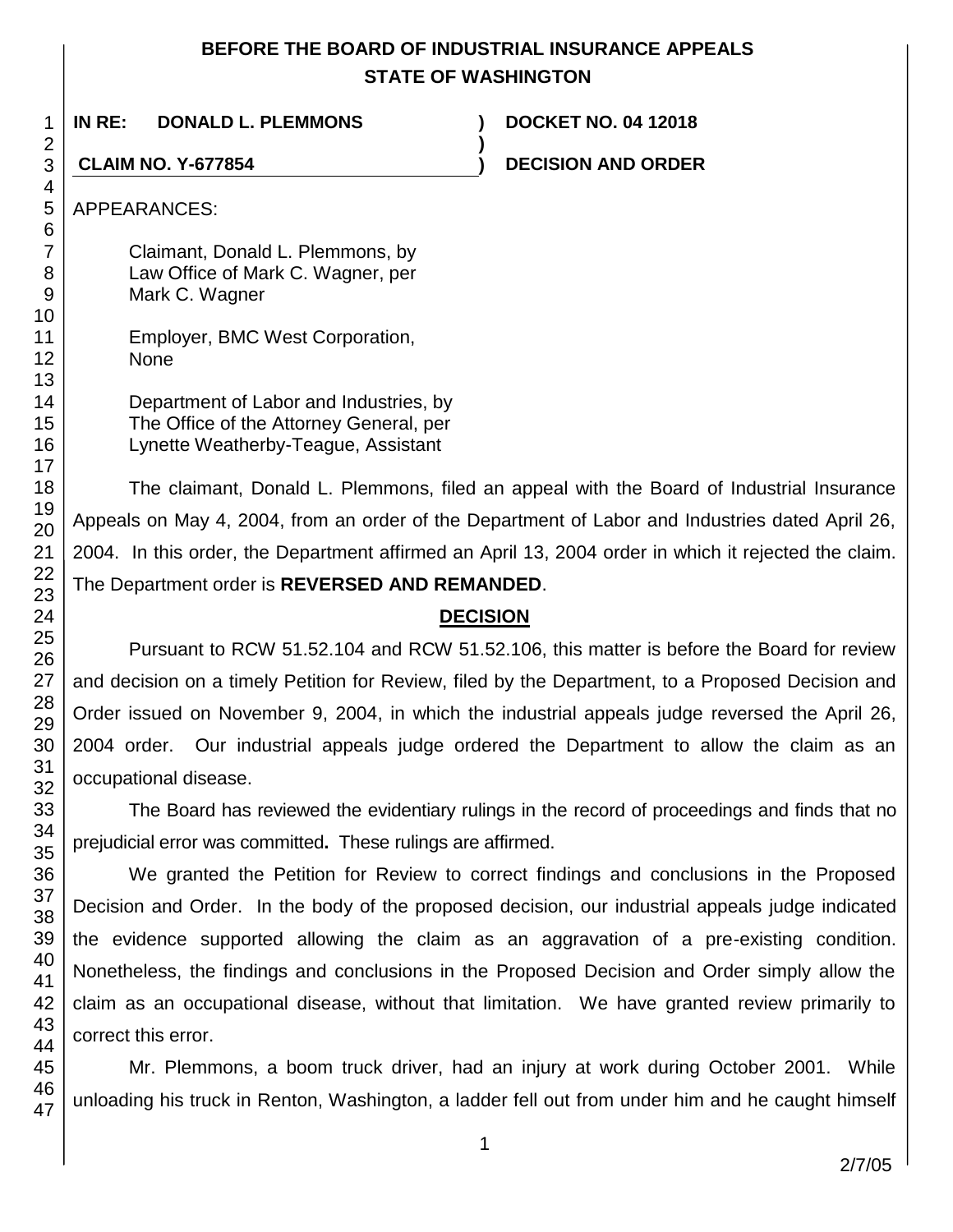with his right arm. This injured his right shoulder. However, he did not obtain any medical treatment for his shoulder until November 2002. At that point, he filed an application for benefits with the Department for his October 2001 injury. His claim was rejected as untimely, because it was filed more than a year after his injury.

He obtained treatment from Julian S. Arroyo, M.D., an orthopedic surgeon specializing in shoulder disorders. He was first seen in Dr. Arroyo's office in December 2002. An MRI taken that same month disclosed tendonitis in the right rotator cuff, and a rotator cuff tendon tear. Based on that MRI, a subsequent March 2003 x-ray, and his clinical findings, Dr. Arroyo diagnosed Mr. Plemmons' right shoulder condition as a right rotator cuff tear, with impingement. He recommended surgical intervention. This diagnosis, and the resulting need for treatment, has not been disputed.

The Department maintains that Mr. Plemmons' rotator cuff tear was caused by his October 2001 injury. It maintains there is no objective evidence that his condition has worsened since this injury. It argues this claim should be rejected.

The Department's fundamental premise, that objective proof of worsening is a prerequisite to allowing the claim as an occupational disease, is incorrect. It is undisputed that Mr. Plemmons injured his shoulder in the October 2001 accident. Dr. Arroyo described this fall as the original insult to the right shoulder. However, he stated that Mr. Plemmons' continued job duties as a boom truck driver, since that incident, aggravated his right shoulder condition. Mr. Plemmons' work, described in Exhibit No. 1, involves frequently lifting 35 to 50 pounds above the shoulders and frequently using his arms from waist to above shoulder height. Dr. Arroyo noted that Mr. Plemmons did not seek medical treatment for 13 months after the 2001 incident, and that he continued to work full-time in a strenuous job for two years before filing this claim. He stated that Mr. Plemmons' work as a truck driver following the 2001 injury aggravated his shoulder condition, resulting in a need for treatment. Dr. Arroyo testified that Mr. Plemmons' continuous work duties were the proximate cause of his need for surgery. This is a reasonable conclusion because his work was more strenuous than limitations that the Department's expert witness, Alan G. Brobeck, M.D., thought were appropriate following the October 2001 injury. Dr. Brobeck thought lifting with the right arm should have been limited to 10 to 15 pounds, and repetitive use of the right arm should have been limited since that accident. Mr. Plemmons' job as a boom truck driver required him to regularly exceed these limitations. Our determination that Mr. Plemmons' work duties for two years following his 2001 accident aggravated his shoulder injury is, therefore, quite reasonable.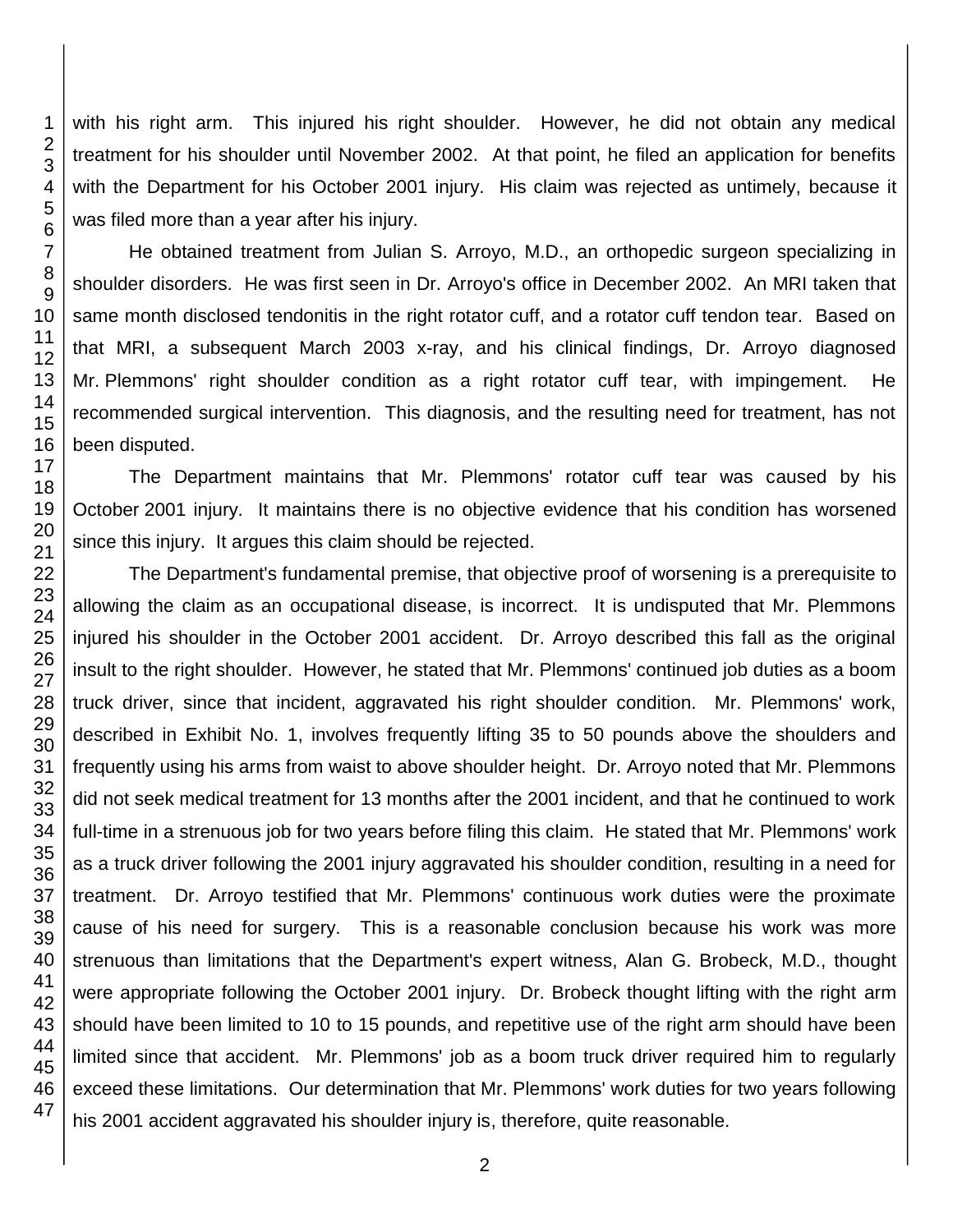The medical testimony is legally sufficient to allow this claim as an occupational disease for an aggravation of a pre-existing condition. Since Mr. Plemmons delayed getting treatment after his 2001 accident, the exact diagnosis for his pre-existing shoulder condition is unclear. While there are no objective findings indicating his shoulder condition has worsened, such proof is unnecessary. Objective medical findings of worsening are only required to reopen a claim, or to pay a permanent partial disability award to a worker with a pre-existing impairment. Based on a long line of appellate decisions, occupational disease claims can be allowed if medical testimony establishes distinctive work conditions aggravated a worker's pre-existing condition. *See Dennis v. Department of Labor & Indus.*, 109 Wn.2d. 467 (1987). If medical testimony establishes a worker's job duties accelerated his need for treatment or aggravated his underlying condition, his claim can be allowed. *Simpson Timber Co. v. Wentworth*, 96 Wn. App. 731 (1999). Mr. Plemmons has met this requirement, because he established his work duties after October 2001 aggravated his shoulder condition, resulting in his need for surgery.

We have, therefore, corrected Findings of Fact Nos. 3 through 5, and Conclusions of Law Nos. 2 and 3 in the Proposed Decision and Order, to make them consistent with this decision.

## **FINDINGS OF FACT**

1. On November 21, 2003, the claimant, Donald L. Plemmons, filed an application for benefits with the Department of Labor and Industries, alleging that he sustained an occupational disease on or about November 17, 2003, while in the course of his employment with BMC West Corporation.

On April 13, 2004, the Department issued an order in which it rejected the claim for benefits for the following reasons: there was no proof of a specific injury at a definite time and place in the course of employment; the claimant's condition was not the result of an industrial injury; and the claimant's condition was not an occupational disease.

On April 22, 2004, the claimant filed a protest to the Department's April 13, 2004 order. On April 26, 2004, the Department issued an order in which it affirmed its April 13, 2004 order.

On May 4, 2004, the claimant filed a Notice of Appeal with the Board of Industrial Appeals from the Department's April 26, 2004 order. On May 25, 2004, the Board issued an order in which it granted the appeal under Docket No. 04 12018.

2. Between 1985 and April 26, 2004, the claimant worked as a boom truck driver, delivering trusses and other materials to construction sites. In addition to other heavy work duties, his conditions of employment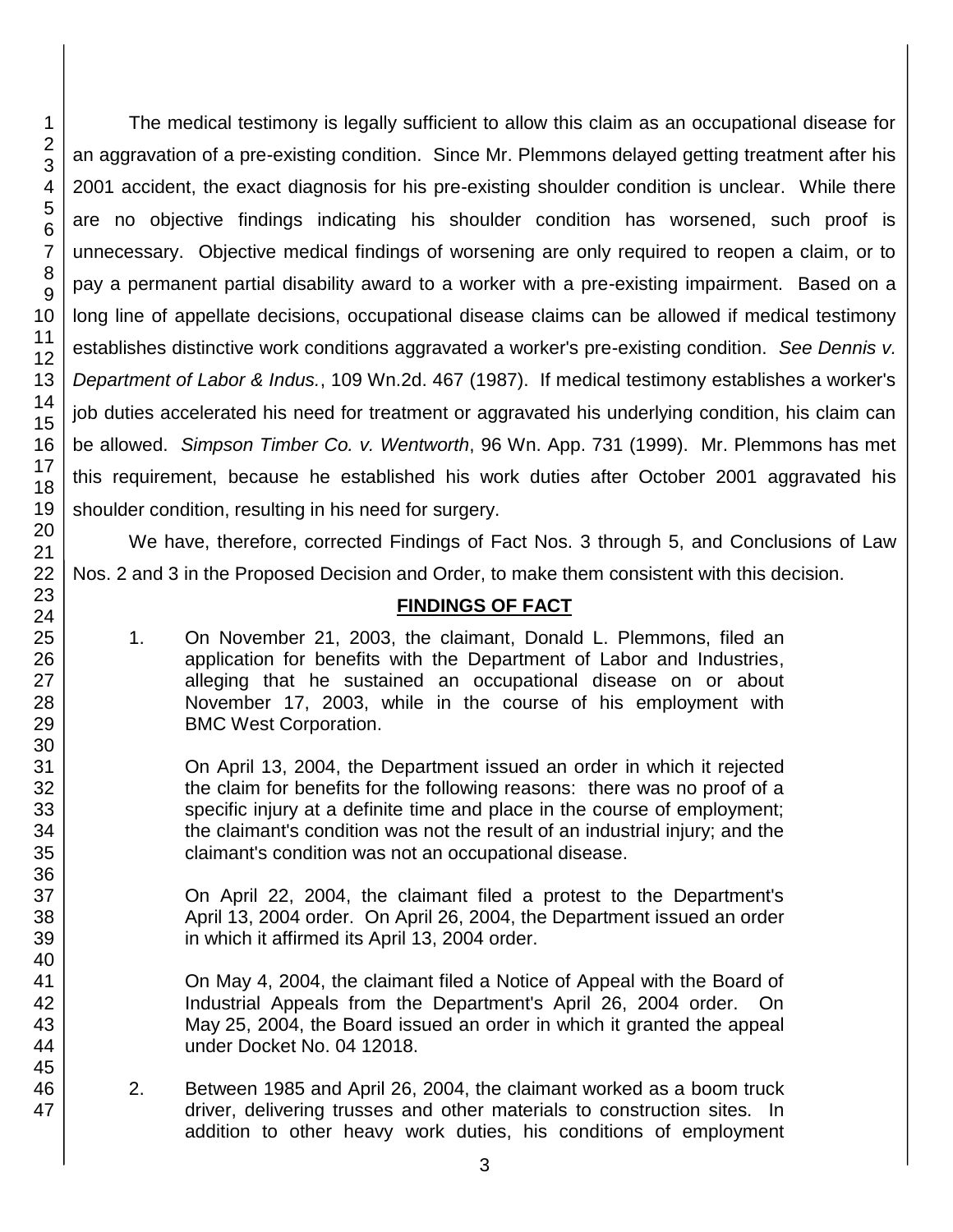included repetitive lifting to varying degrees: floor to waist, 35 to 50 pounds frequently; waist to shoulder, 35 to 50 pounds frequently; and shoulder and above, 35 to 50 pounds frequently. His job duties required frequent reaching while securing loads and throwing straps over trusses. Those conditions are unique to his employment, and are not merely coincidentally occurring in his workplace.

- 3. Mr. Plemmons had a work-related right shoulder injury in 1989, but he fully recovered following this accident. He reinjured his right shoulder again in October 2001, while unloading his truck in Renton. A ladder fell out from under him, and he caught himself with his right arm. He did not seek treatment for his right shoulder until November 2002.
- 4. Mr. Plemmons filed an application for benefits with the Department for his October 2001 injury in November 2002. This claim was denied on the grounds his application for benefits was filed more than one year after his injury, and was, therefore, untimely.
- 5. Following the October 2001 right shoulder injury, and despite associated pain, the claimant continued to perform his heavy repetitive job duties, preventing the right shoulder from healing. In December 2002, an MRI revealed a right rotator cuff tear. A March 2003 x-ray revealed a right shoulder bone spur. As of April 26, 2004, Mr. Plemmons' right shoulder condition is best described as a rotator cuff tear with impingement.
- 6. There is no specific diagnosis for the right shoulder condition proximately caused by Mr. Plemmons' October 2001 injury. As of April 26, 2004, Mr. Plemmons' right rotator cuff tear with impingement was either the natural and proximate result of distinctive conditions of his employment with BMC West Corporation following his October 2001 injury, or was an aggravation of a condition caused by his October 2001 injury.

## **CONCLUSIONS OF LAW**

- 1. The Board of Industrial Insurance Appeals has jurisdiction over the parties to and the subject matter of this appeal.
- 2. As of April 26, 2004, the claimant had developed an occupational disease within the meaning of RCW 51.08.140.
- 3. The order of the Department of Labor and Industries dated April 26, 2004, is incorrect and is reversed. This matter is remanded to the Department with instructions to issue an order in which it allowed this